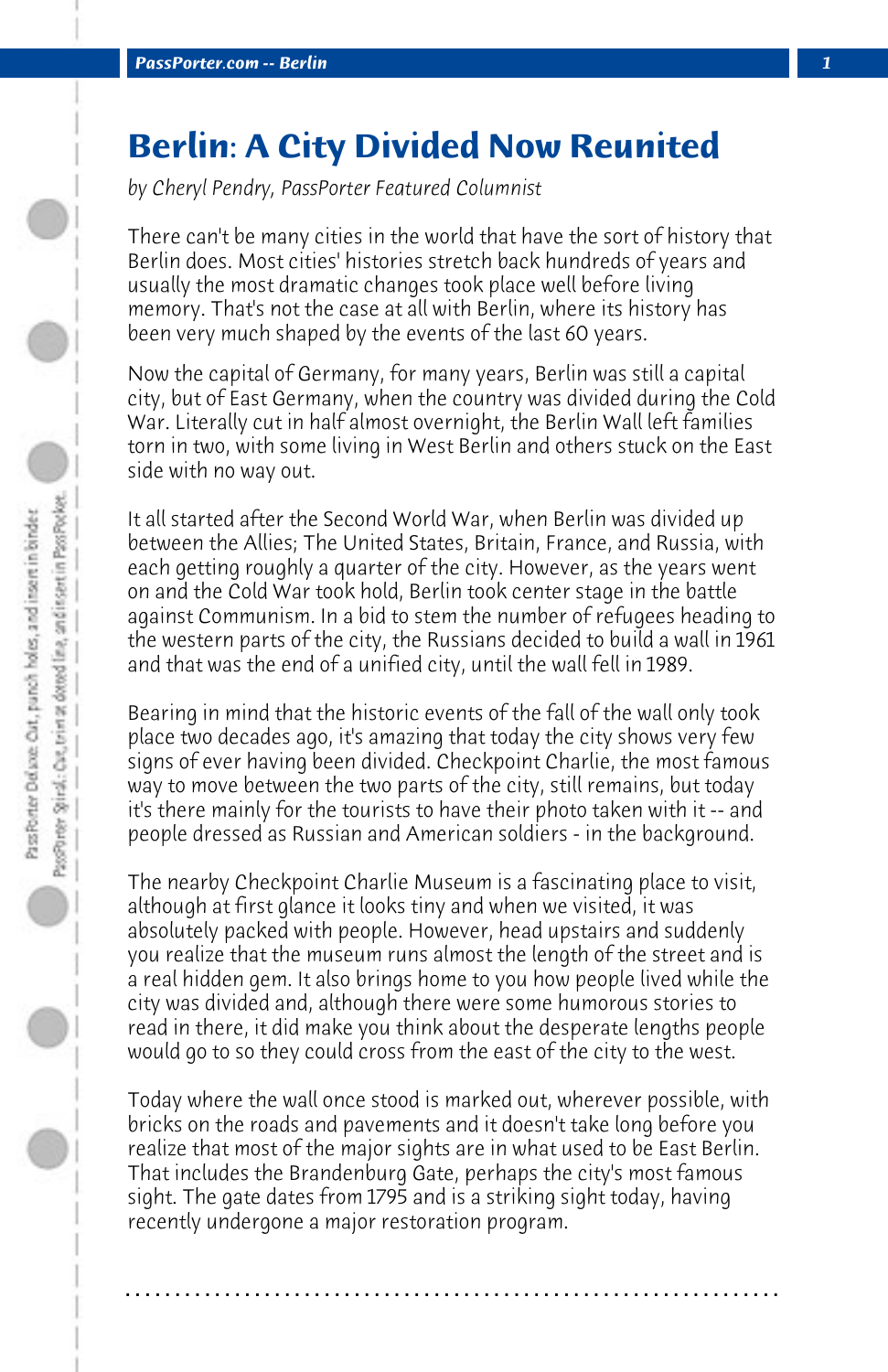*PassPorter.com -- Berlin (continued) 2*

Move further east and you'll come to Museum Island -- an area of the city that's got a good reaso[n for its nam](http://en.wikipedia.org/wiki/Ishtar_Gate)e. Not only is it an island on the River Spree, which cuts through the city, but its home to a variety of museums. The Altes (old) Museum houses Greek and Roman antiquities, while the Neues (new) Museum was originally built to accommodate the overspill from the Altes Museum. Today it's the place to find Egyptian art. Add in the Old National Gallery and the Bodemuseum, which contains an impressive collections of coins, medals and notes, and you can see how the island got its name.

But perhaps the most stunning museum on the island is the Pergamonmuseum, which got its name from one of its most famous exhibits, the Pergamon Altar, taken from a Greek temple that dates to around 170 BC, on display in the first hall you enter. The huge structure been recreated and you can sit on the steps of the altar and just take in everything you're seeing. The museum is dedicated to antiquities and other highlights include the Market Gate from Miletus, a Roman town in Asian Minor, dating from around 120 AD (and currently undergoing major restoration); and the *Ishtar Gate* from Babylon, dating from the 6th century BC. To us, this was the most stunning of the main displays,covered with glazed yellow and blue bricks to depict animals such as lions. Looking at it, you can't help but be amazed by the detail that went into it and wonder how on earth the people living all those thousands of years ago were able to create such a masterpiece.

Museum Island isn't the only place to find stunning museums in Berlin. One of the newest additions to the museum line-up is the Jewish Museum to the south of the city. It takes you through two thousand years of Jewish life and we certainly learned a great deal from our visit to it. It's a sobering place to visit, as you might expect, although the section on the Second World War is very sensitively handled and doesn't dwell overly on the terrible events that took place during those years.

So far, every attraction I've looked at was in former East Berlin, but there are some that were on the other side of the dividing line. One of those is the Reichstag, the German Parliament, just a few metres away from the Brandenburg Gate. Dating back to the late 19th century, this superb building recently underwent a major addition in the shape of a glass dome, complete with viewing gallery. It offers some superb views of the city and the Reichstag is also home to a wonderful restaurant, again offering great views over Berlin.

Somewhere else to head for to get a bird's eye view of the city is the TV Tower, affectionately called the "toothpick" by locals because that's effectively what it looks like. The viewing platform is more than 200 metres above ground and offers views in all directions. It's also home to

**. . . . . . . . . . . . . . . . . . . . . . . . . . . . . . . . . . . . . . . . . . . . . . . . . . . . . . . . . . . . . . . . . .**